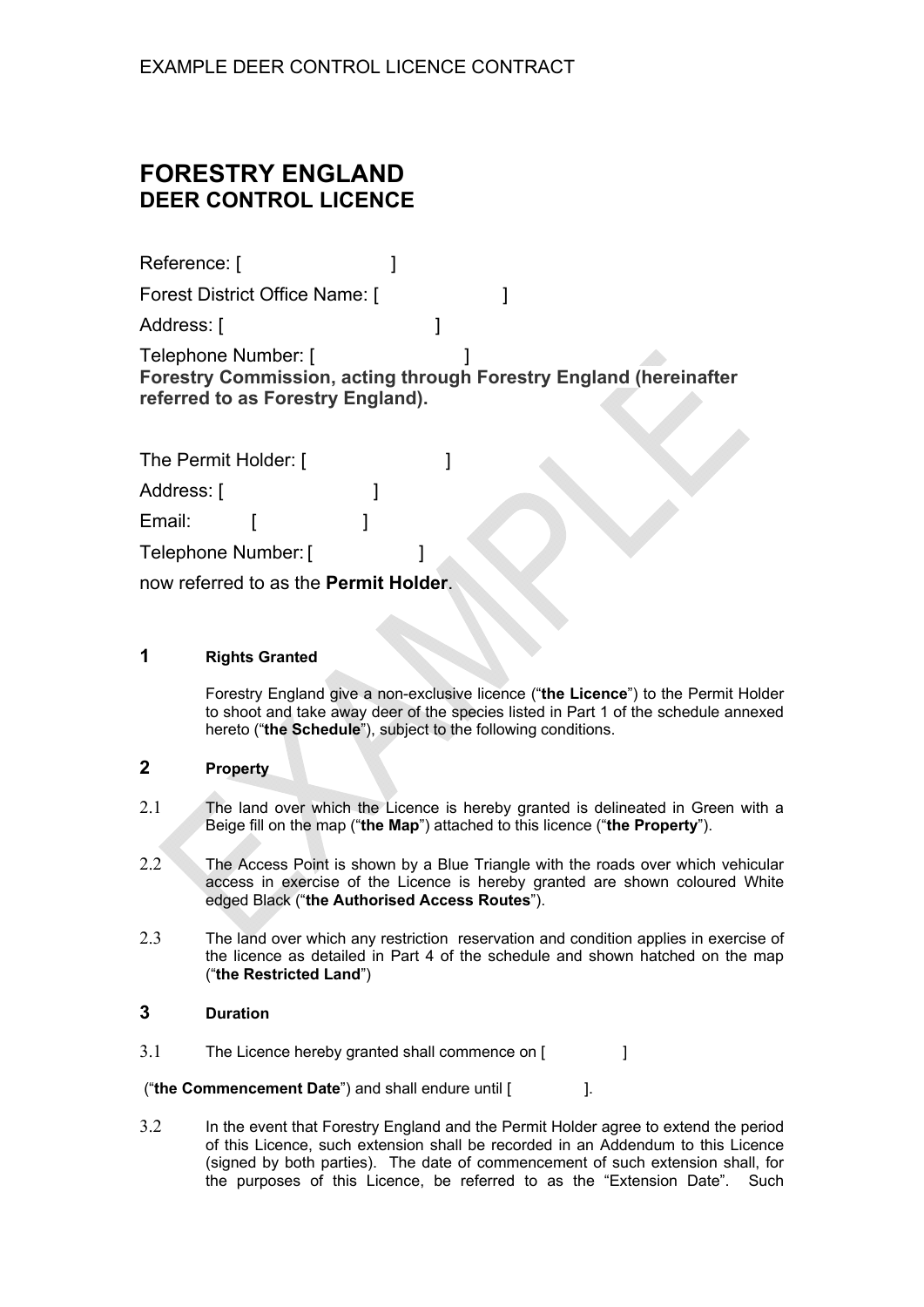Addendum shall also include details of any other amendments to this Licence that the parties may agree should take effect from and after the Extension Date.

For the avoidance of doubt, under no circumstances shall the period of this Licence continue beyond the fifth anniversary of the Commencement Date.

3.3 This Licence will subsist at the discretion of Forestry England who may withdraw it at any time. In the event of Forestry England withdrawing this Licence in terms of this Clause 3.3, Forestry England will make a repayment to the Permit Holder of such part of the Charge which is referable to any period after the date upon which this Licence is withdrawn, as aforesaid, (calculated on a daily annual basis on the basis that the Charge accrued evenly over 365 days).

#### **4 Charge**

- 4.1 The charge for the rights granted in terms of the Licence will be  $f$  per year ] (excluding VAT) payable in advance ("**the Charge**").
- 4.2 In the event of the parties agreeing to extend the period of this Licence in terms of Clause 3.2, the Charge (exclusive of VAT) for each year during such extension shall (from and after the Extension Date) be calculated in accordance with the following formula:

NC = OC *x* 1.025

Where:

NC represents the Annual Charge (excluding VAT) from and after the relevant Extension Date, and

OC represents the Annual Charge (excluding VAT) for the period immediately prior to the relevant Extension Date.

#### **5 Conditions**

- 5.1 Taking of Deer
	- 5.1.1 The Permit Holder shall exercise the rights hereby granted in accordance with the Best Practice Guidance notes as produced by the Deer Initiative Partnership **(DI),** and at proper times and seasons of the year and shall comply at the expense of the Permit Holder with all rules of law common or statutory, applying to the rights hereby granted and subject to the statutory rights of Forestry England's agricultural tenants under the Ground Game Acts, the Agriculture Acts, the Agricultural Holdings Acts, Deer Act 1991, and the Wildlife and Countryside Acts or any statutory amendment or re-enactment thereof.
	- 5.1.2 The Permit Holder shall keep an accurate record showing by species, the number of male, female and juvenile deer killed on the Property and shall furnish to Forestry England on an agreed date monthly a copy of the said record. The Permit Holder shall afford to Forestry England the means to verify the species of deer killed and shall do so by such reasonable means as may be set by Forestry England in the Pre- Commencement Meeting (as hereinafter defined)].
	- 5.1.3 The Permit Holder agrees:
		- 5.1.3.1 not to kill or permit to be killed any animal or bird other than the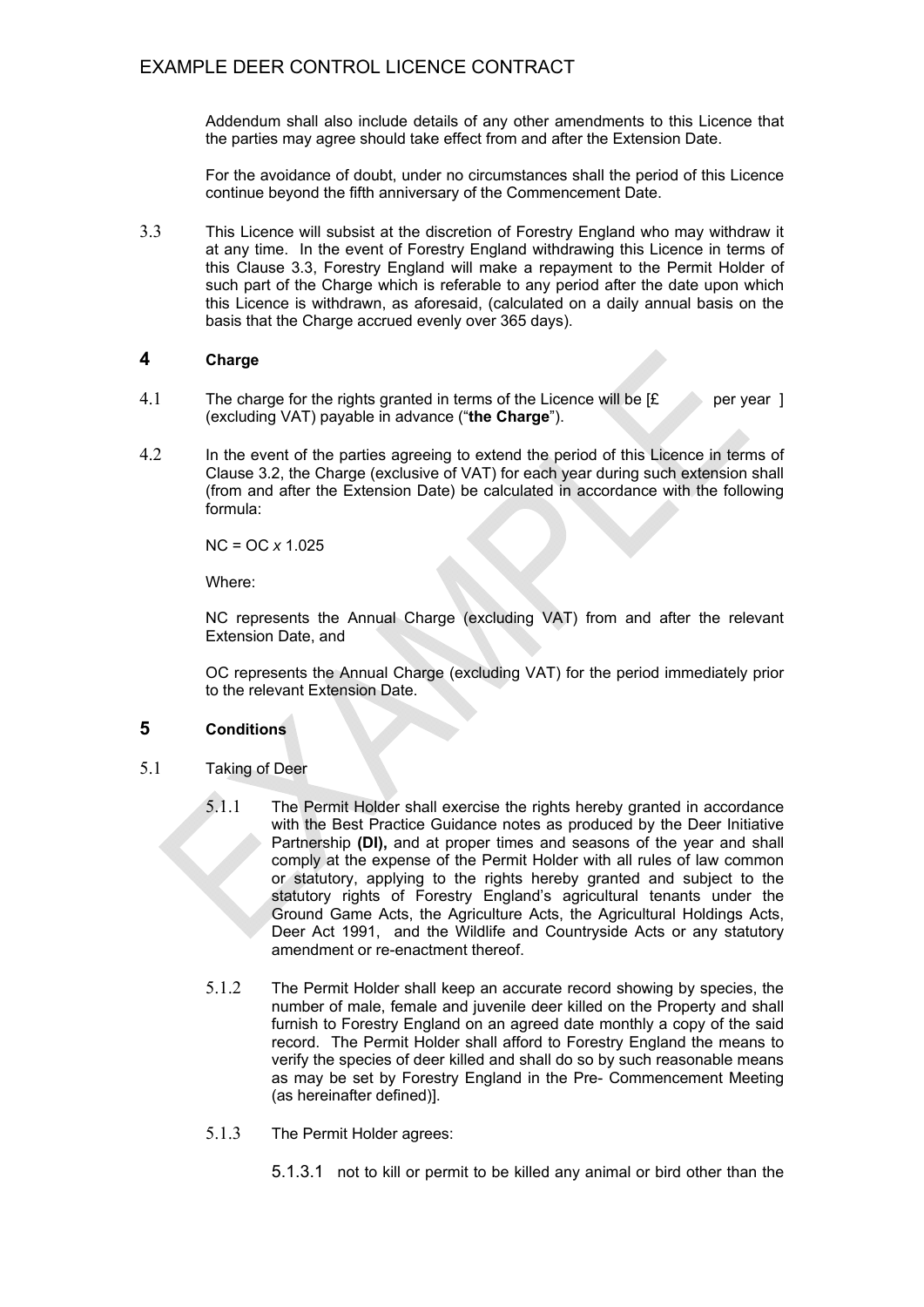species of deer listed in Part 1 of the Schedule;

- 5.1.3.2 to make every effort to achieve a minimum annual cull of deer by the number, species and sex specified by Forestry England in Part 2 of the Schedule;
- 5.1.3.3 to free and relieve Forestry England of all claims for damage caused by the species of deer listed in Part 1 of the Schedule if the number, species and sex of deer specified by Forestry England in Part 2 of the Schedule (or as specified in any amendment of the Minute (as hereinafter defined) have not been culled annually;
- 5.1.3.4 to comply with the Minute and Site Risk Assessment (as hereinafter defined) (which documents shall be reviewed annually and may be amended from time to time subject to written agreement between the parties, it being declared for the avoidance of doubt that, in the event of the parties failing to agree any amendments to the Minute and/or the Site Risk Assessment such documents will remain unchanged);
- 5.1.3.5 to comply with any restriction, reservation and any condition as defined in Part 4 of the Schedule that relates to the property and the exercise of the permission;
- 5.1.3.6 Not to introduce bait feeders or salt licks or other substances designed to attract deer without the consent of Forestry England;
- 5.1.3.7 Not to allow or permit any snares or traps to be placed or set or poisonous substances to be placed on the property;
- 5.1.3.8 If requested by Forestry England to erect signs warning the public and other users when shooting is taking place, the wording and positioning of said signs to be determined by Forestry England; declaring that no signage purporting to restrict access shall be erected by the Permit Holder without Forestry England's prior consent;
- 5.1.3.9 Not to erect any high seats or doe boxes/hides without the prior written consent of Forestry England who may specify reasonable terms concerning construction, maintenance, signing, repairs and removal;
- 5.1.3.10 that shooting by moderated rifles will be the only permissible method of killing deer and that deer drives or the use of shotguns for the killing of deer will not be undertaken and that only moderated rifles and factory non lead ammunition which meet all relevant statutory requirements shall be used to kill deer;
- 5.1.3.11 not to display or cause to be displayed carcasses of deer and to ensure that the said carcasses and any associated waste or byproducts are disposed of in accordance with all relevant legislation and, in any event, to the reasonable satisfaction of Forestry England;
- 5.1.3.12 that (without prejudice to Clause 5.1.3.11) no offal or gralloch shall be deposited within 30 metres of any drain or watercourse or plough furrow or be left exposed in any way;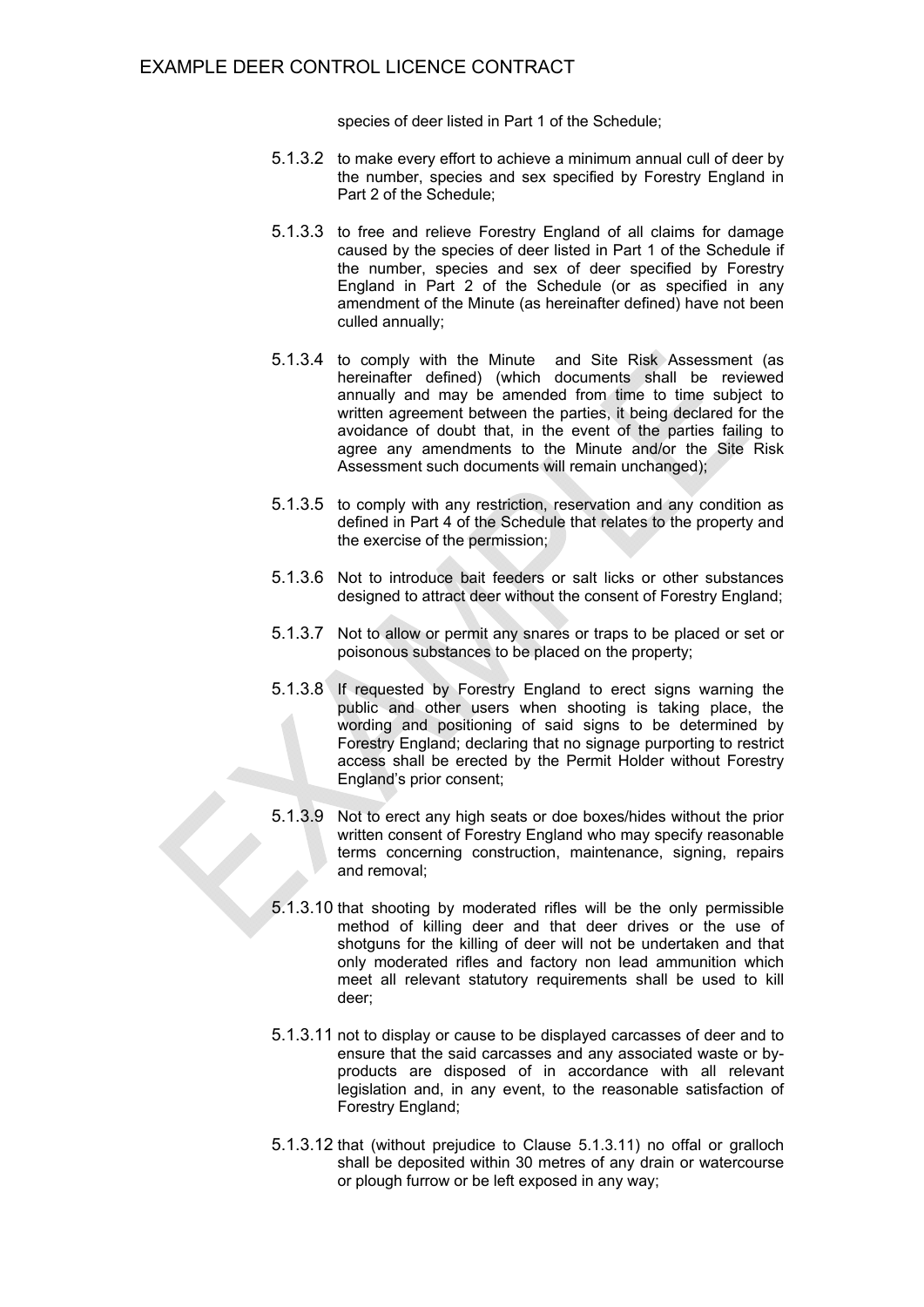- 5.1.3.13 to inform Forestry England within one working day of discovering evidence of any Notifiable Disease (as hereinafter defined) in any of the deer killed;
- 5.1.3.14 not to shoot at night (night being the period commencing one hour after sunset and ending one hour before sunrise), unless authorised to do so by Forestry England and having received a licence from Natural England;
- 5.1.3.15 Not to use a sight which is light intensifying, heat sensitive or any other special sighting device;
- 5.1.3.16 not to discharge firearms in an unsafe manner that could lead to bullets travelling outside the boundaries of the Property or across public or forest roads and tracks, footpaths or bridleways;
- 5.1.3.17 not to discharge a firearm without a fitted moderator
- 5.1.3.18 not to discharge a firearm from a vehicle;
- 5.1.3.19 not to enter Work Sites (as hereinafter defined) and to comply with warning notices and signs around such sites;
- 5.1.3.20 not to shoot on Christmas Day;
- 5.1.3.21 to prepare a Risk Assessment which shall be reviewed annually and agreed with Forestry England and shall be amended as necessary;
- 5.1.3.22 have access to a suitable dog to aid the follow up of shot deer;
- 5.1.4 The Permit Holder further undertakes not to light nor permit to be lit any fire and shall take the utmost care to avoid doing or permitting to be done any damage to any property of Forestry England and their tenants and he binds and obliges himself at the option of Forestry England to make good all damage sustained by Forestry England, their agents, servants or tenants through the exercise of the rights hereby granted or pay compensation in respect thereof.

#### 5.2 Firearms

5.2.1 The Permit Holder shall obtain and hold throughout the continuation of this Licence the appropriate Firearm Certificate and shall ensure all conditions are complied with in the said Certificate. In addition, the Permit Holder shall be bound to produce such certificate for inspection by Forestry England at or prior to the Commencement Date and at any time thereafter upon request by Forestry England. The Permit Holder shall ensure all individuals exercising the rights hereby granted with the authority of the Permit Holder and endorsed by Forestry England **[to a maximum of [X] and named in Part 3 of the Schedule (including such other individuals as may be added pursuant to Clause 5.2.7)]** are similarly bound to obtain and hold Firearm Certificates and shall provide to Forestry England in writing the name and address of any such person together with a copy of the said Certificate not less than seven working days prior to such person entering the Property and at any time thereafter upon request by Forestry England. In the event of a Firearm Certificate held by any of the aforementioned persons being revoked or not renewed by the police or another regulating authority then the Permit Holder shall immediately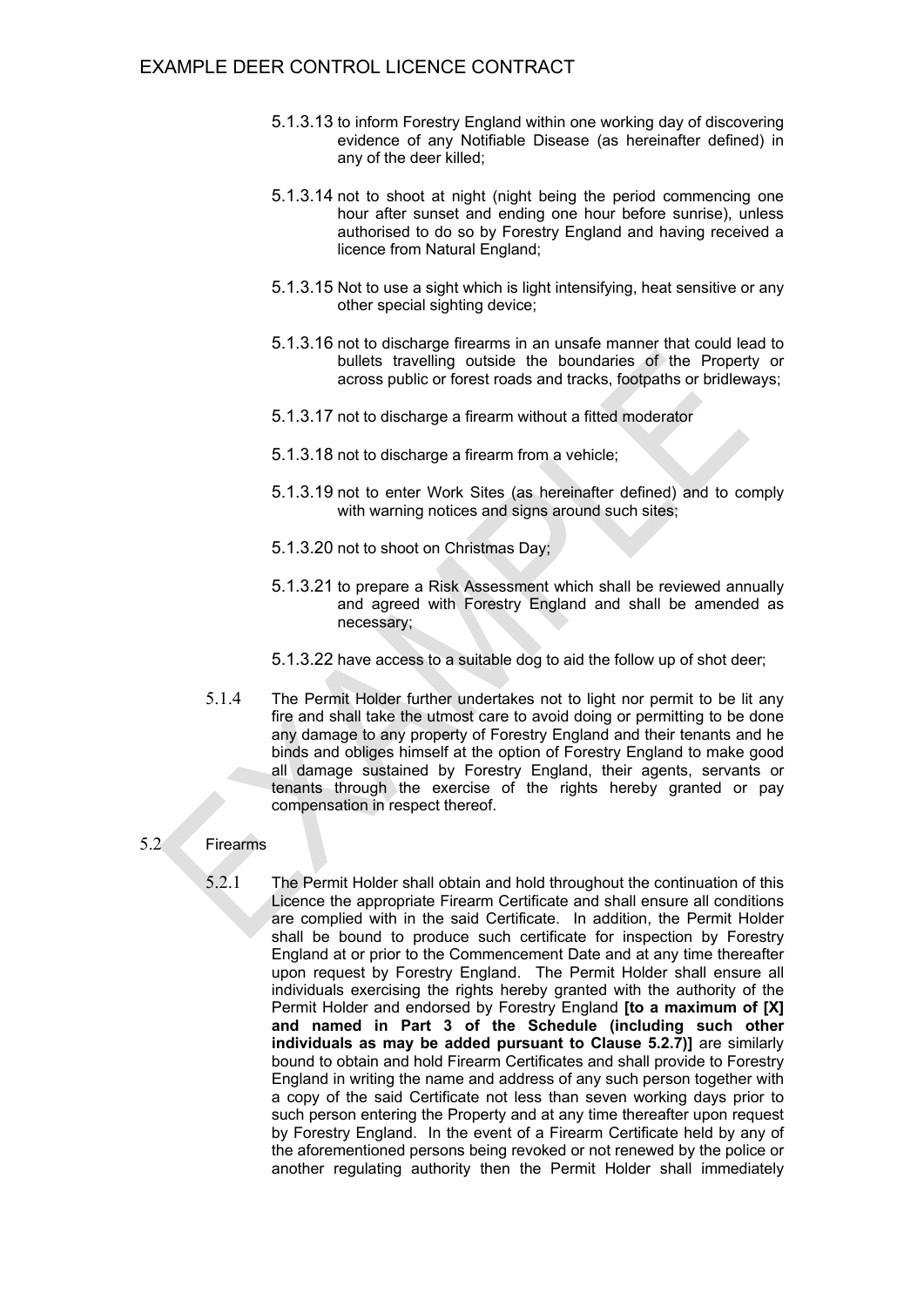inform Forestry England.

- 5.2.2 The Permit Holder shall obtain and hold throughout the continuation of this Licence a Deer Stalking Certificate at level **2** as awarded by Deer Management Qualifications or equivalent qualification (e.g. SVQ/NVQ level 2 units C49 and C50 in Game and Wildlife Management) and shall be bound to produce such certificate or other evidence of equivalent qualification for inspection by Forestry England at or prior to the Commencement Date and at any time thereafter upon request by Forestry England. The Permit Holder shall ensure all persons exercising the rights hereby granted with the authority of the Permit Holder and endorsed by Forestry England are similarly bound to obtain and hold Deer Stalking Certificates level 2 or equivalent, and shall provide to Forestry England in writing the name and address of any such person together with a copy of the said Certificate not less than seven working days prior to the party entering the Property and at any time thereafter upon request by Forestry England. In the event of a Deer Stalking Certificate or equivalents held by any of the aforementioned persons being revoked or not renewed by the regulating authority then the Permit Holder shall immediately inform Forestry England.
- 5.2.3 Those individuals listed in Part 3 of the Schedule (and such other individuals as may be added pursuant to Clause 5.2.7) may only exercise the rights hereby granted with the authority of the Permit Holder if they hold a Deer Stalking Certificate level 2 or equivalent award.
- 5.2.4 The Permit Holder and those individuals listed in Part 3 of the Schedule (and such other individuals as may be added pursuant to Clause 5.2.7) will not be permitted to exercise the rights hereby granted until such time as a Skills Assessment has been undertaken and passed by the person concerned. Such Skills Assessment will normally be undertaken at or prior to the Commencement Date and will be arranged by Forestry England. The frequency of the Skills Assessments and the duration of the agreement for which each Skills Assessment covers will be advised by **the Wildlife Ranger Manager** If a Skills Assessment has expired then the person concerned will not be permitted to exercise the rights hereby granted until such time as a new Skills Assessment is arranged.
- 5.2.5 The Permit Holder shall on each occasion give 24 hours notice by email fax, telephone or text message to the Forest District Managers representative of his intention to exercise the rights hereby granted over any part of the Property stating the names of all participants, the approximate route and timetable and registration numbers of all vehicles to be used. The exact details regarding this will be discussed, agreed and noted in the pre-commencement meeting and reviewed as deemed necessary by Forestry England.
- 5.2.6 The Permit Holder and all individuals listed in Part 3 of the Schedule (and such other individuals as may be added pursuant to Clause 5.2.7) shall when present on the Property carry and produce on demand to Forestry England, proof of identity and a map showing the boundaries of the Property as delineated on the Map.
- 5.2.7 No individuals other than those listed in Part 3 of the Schedule shall be permitted to exercise the rights hereby granted (in addition to the Permit Holder and with the authority of the Permit Holder) except with the prior written consent of Forestry England. Should the Permit Holder request changes to the individuals listed in Part 3 of the Schedule (whether by the removal of individuals(s), the addition of new individuals(s) or otherwise),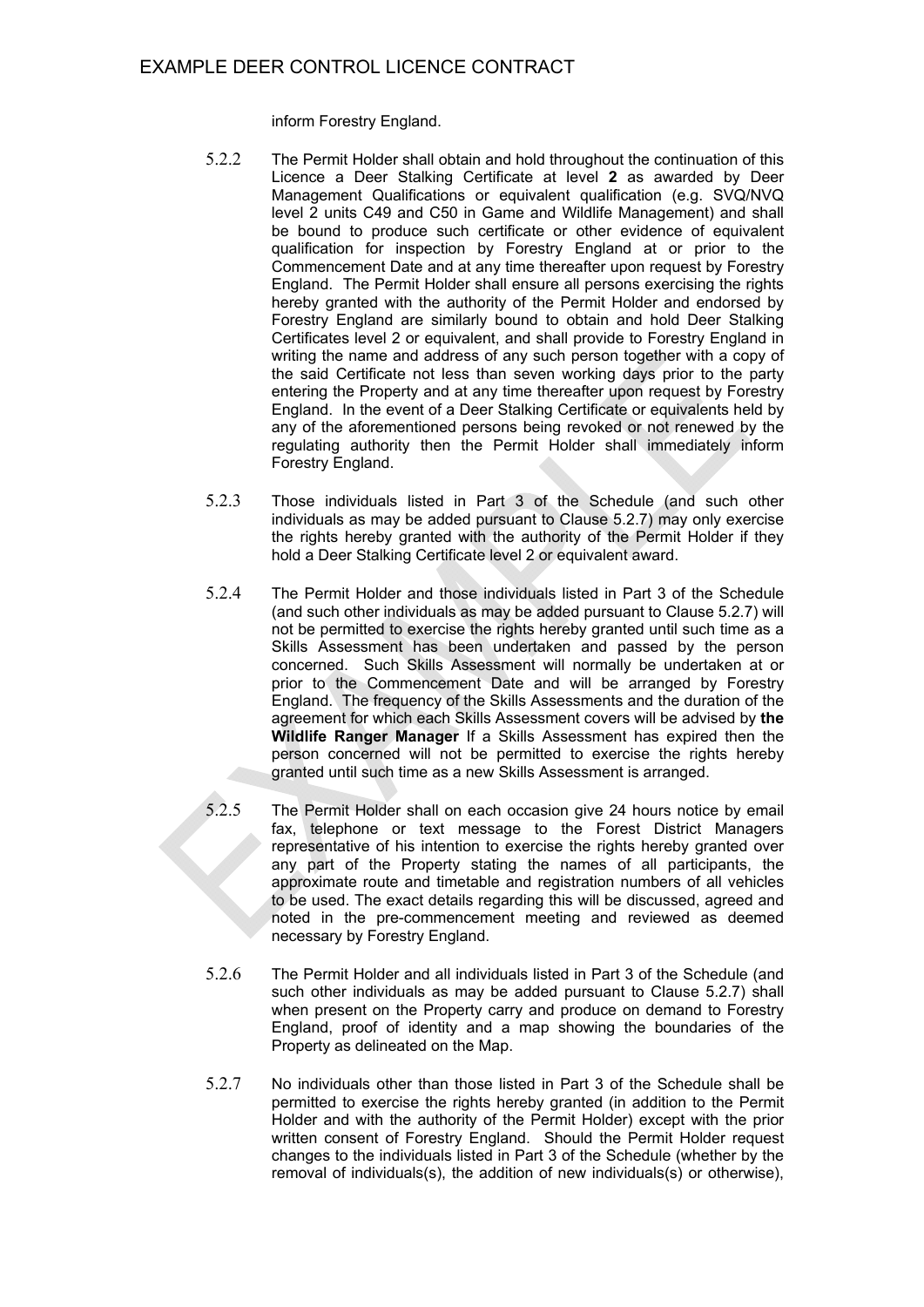any such change shall only be effective once Forestry England issues a confirmation letter to the Permit Holder with reference to Clause 5 of this Licence. Forestry England reserves the right to refuse or restrict the frequency and number of changes to individuals listed in Part 3 of the schedule. A final list of all individuals to be named on the licence must be received by Forestry England Head Office staff and District contract manager at least one week prior to the contract start date. Any changes made hereafter will be chargeable, as detailed in clause 5.2.8 of this Licence.

5.2.8 For the avoidance of doubt, the Permit Holder and all individuals listed in Part 3 of the Schedule are prohibited from offering, selling, gifting, loaning swapping or otherwise making available by any means any of the rights under this licence to any third party.

> Any individual added to the individuals listed in Part 3 of the Schedule by virtue of this Clause 5.2.7 shall, for the purposes of this Licence, be regarded as if such individual had referred to in Part 3 of the Schedule as at the Commencement Date.

> For the avoidance of doubt, any change to the individuals listed in Part 3 of the Schedule (whether by the removal of individual(s), the addition of new individual(s) or otherwise) out with the renewal period as stated by Forestry England offering letter, shall incur an administration fee of £200 (plus VAT thereon) at the instance of and payable to Forestry England.

5.2.9 For the avoidance of doubt, the rights hereby granted to and the obligations undertaken by the Permit Holder cannot be transferred or otherwise assigned or novated to any other person (including a person named in Part 3 of the Schedule) without the prior written agreement of Forestry England.

#### 5.3 Access

- 5.3.1 Forestry England's policy is to allow public access on foot to all land owned by the Ministers and managed by Forestry England on behalf of the Ministers ("**Forestry England Land**") wherever possible. However access is not allowed when this would infringe upon any agreements or undertakings and is controlled where it conflicts with the management and protection of the forest. The Permit Holder along with all individuals listed in Part 3 of the Schedule shall observe Forestry England's policy on public access at all times. In particular the Permit Holder shall observe any specific permissions and consents relating to other activities occurring on or near any location where the rights hereby granted are being exercised and shall obey the written or verbal instructions of any Forestry England officer.
- 5.3.2 The Permit Holder recognises and accepts that there is permissive public access on foot, bicycle and horse to all Forestry England Land where Forestry England is empowered to grant it and that he owes a duty of care to the public and other users who may be encountered on the Property at any time.
- 5.3.3 Without prejudice to the provisions of Clause 5.3.1, the Permit Holder shall ensure that:
	- 5.3.3.1 no vehicles enter the Property without the written consent of Forestry England other than a vehicle or vessel which has been constructed or adapted for use by a person who has a disability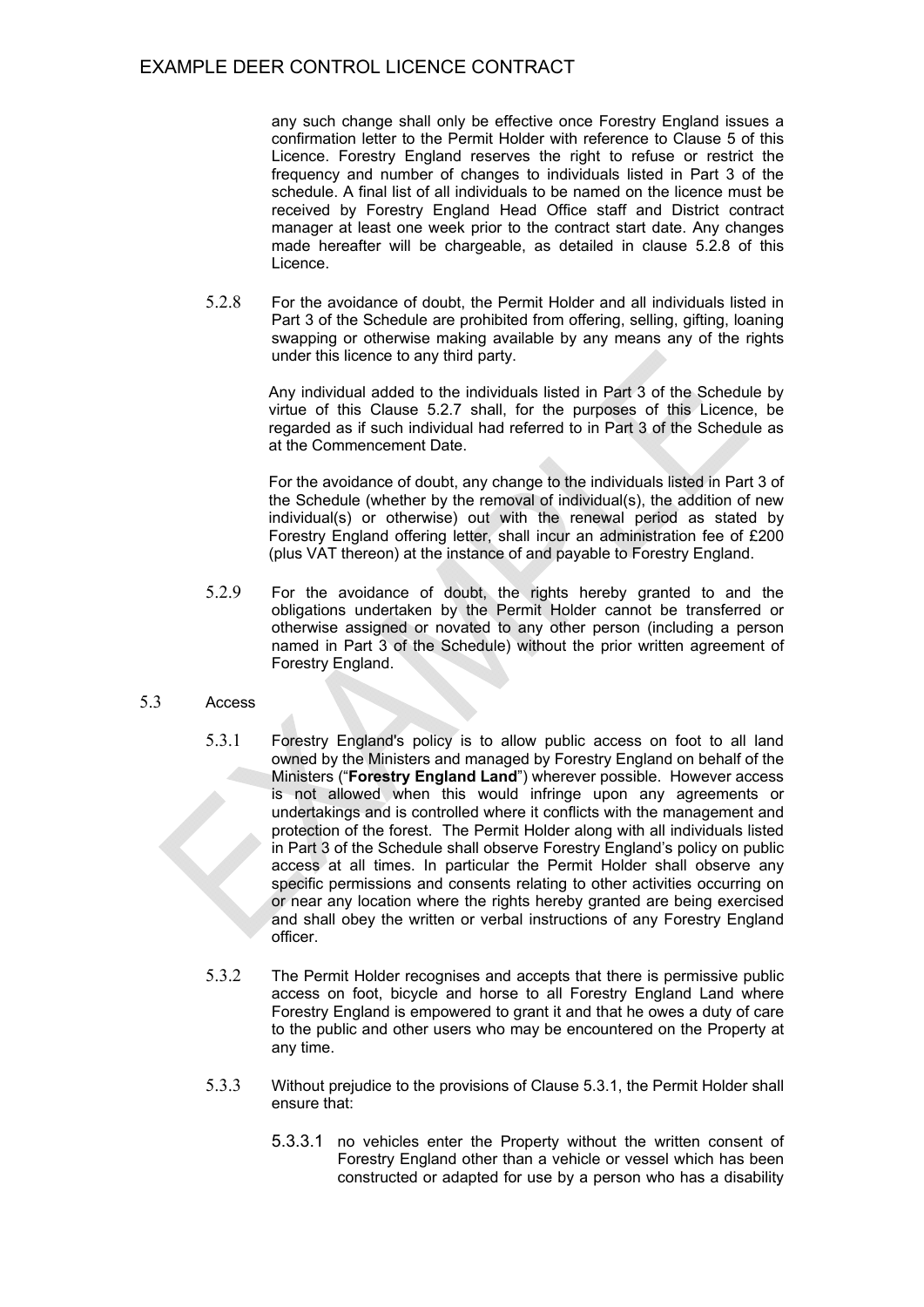and which is being used by such a person in his exercise of the access rights conferred by the Countryside and Rights of Way Act 2000 and all and any other relevant legislation *[and other than on the Authorised Access Routes]*;

- 5.3.3.2 all road going vehicles operated by or on behalf of the Permit Holder shall be in a roadworthy condition and suitable for the relevant road conditions and terrain and shall be driven or used only by competent personnel with all proper skill, care and attention and shall be driven at such speed as shall be prudent and reasonable in all the circumstances, having regard to (without limitation) the nature of the route and vehicular load, and prevailing weather and road conditions;
- 5.3.3.3 all vehicles and/or equipment operated by or on behalf of the Permit Holder shall be in a safe and operable condition and, without prejudice to the foregoing, shall comply with and be operated in accordance with all applicable legal requirements;
- 5.3.3.4 off road vehicles will only be permitted where there is a clear and demonstrable need, and only where the Permit Holder can provide evidence of the appropriate level of competence. All requests for off road authority must be made in writing to Forestry England along with the appropriate evidence of competence. Forestry England reserves the right to refuse or restrict any request for off road authority;
- 5.3.3.5 every reasonable precaution shall be taken to prevent any avoidable damage being caused by the Permit Holder to the Authorised Access Routes used in connection with the provision and exercise of the rights hereby granted including, without prejudice to the generality of the foregoing, ensuring that they are not used after exceptionally heavy rains or during or after a thaw, until suitable for use without causing avoidable damage;
- 5.3.3.6 the use of any machine or method of working operated by or on behalf of the Permit Holder which is causing or is likely to cause, in the opinion of Forestry England, avoidable damage to standing trees, any road, path, track or drain, or to other property, is stopped on request from Forestry England;
- 5.3.3.7 the Authorised Access Routes and all roads in and around any work site (including, for the avoidance of doubt all public rights of way and access) are at all times kept free of obstructions resulting from the Permit Holder's operations which would prevent free flow of traffic except for a minimum of delay, except where agreement has been reached for temporary closure in connection with the exercise of the rights hereby granted or unless otherwise specifically agreed by Forestry England; and
- 5.3.3.8 no watercourses are impeded as a result of the Permit Holder's operations and no unauthorised or unlawful discharges are made, as a result of the Permit Holder's operations, to any drains, sewers, controlled waters or other waters either in contravention of Environmental Law (as hereinafter defined) or which may cause damage to man, any living organism or the environment.
- 5.3.4 The Permit Holder must use Authorised Access Routes only (and may use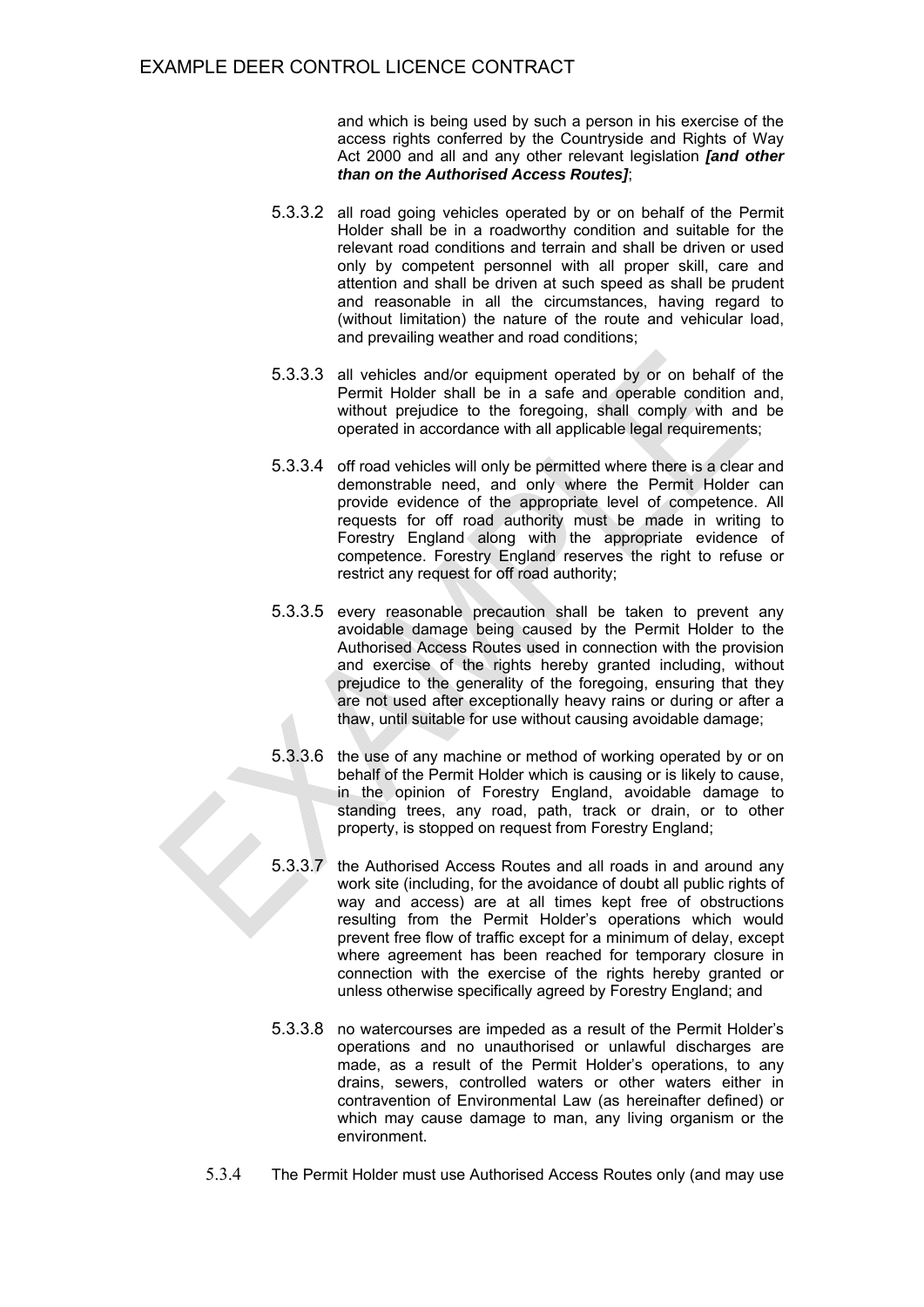such routes solely for the exercise of its rights under the Licence) and the Permit Holder must take every reasonable precaution to minimise damage to such Authorised Access Routes and restore all actual damage occasioned thereto. The use of such routes shall be at the Permit Holder's own risk and (save to the extent occasioned by the negligence of Forestry England or its employees) Forestry England shall not be liable for any damage or injury arising out of the Permit Holder's use of such routes. Forestry England gives no warranty that any such Authorised Access Routes will be usable by vehicles at any specified time.

#### 5.4 Statutory Compliance

5.4.1 The Permit Holder shall ensure full compliance with all Health and Safety Law and other relevant legislation by the Permit Holder and the individuals listed in Part 3 of the Schedule (and such other individuals as may be added pursuant to Clause 5.2.7), in relation to any action taken by or on behalf of the Permit Holder and/or such individuals in the provision and exercise of the rights hereby granted taking place upon the Property, Authorised Access Routes or other Forestry England Land. In the event of any breaches of the statutory requirements or standards being committed by the Permit Holder or such individuals, Forestry England may inform the Permit Holder of the nature of the breach and of the remedial action which Forestry England requires to be taken and may specify the time within which such remedial action is to be taken. Failure to comply with such requirement within the time specified will be regarded as a material breach of the Licence.

## 5.5 Liability/Indemnity

- 5.5.1 The Permit Holder will indemnify Forestry England against any loss, cost, liability, injury, damage or expense occasioned by the act or default or omission of the Permit Holder or the individuals listed in Part 3 of the Schedule (and such other individuals as may be added pursuant to Clause 5.2.7), in the performance of the Licence or arising out of any breach of the Licence by the Permit Holder or such individual or out of any claim by a third party based on any facts which, if substantiated, would constitute such a breach.
- 5.5.2 The Permit Holder shall cause no damage or injury to the property of Forestry England or third parties, or injury to Forestry England's employees or third parties. Without prejudice to any other rights of Forestry England the Permit Holder shall be liable for any wilful, reckless or negligent damage due to any act or default of the Permit Holder or any of the individuals listed in Part 3 of the Schedule (and such other individuals as may be added pursuant to Clause 5.2.7), arising in any way in connection with the performance of the Licence and shall make good the same to the satisfaction of Forestry England within 14 Business Days of its occurrence.

## 5.6 Insurance

5.6.1 Throughout the term of the Licence, the Permit Holder shall, at its own expense, maintain insurance with an insurance company approved by Forestry England, in an amount of not less than £10,000,000 per claim (or for such higher sum as Forestry England may reasonably require), against all loss, damage and insurable risks of third party liability arising out of the acts or omissions, works, operations or processes pursuant to this Licence of the Permit Holder and each of the individuals listed in Part 3 of the Schedule (and such other individuals as may be added pursuant to Clause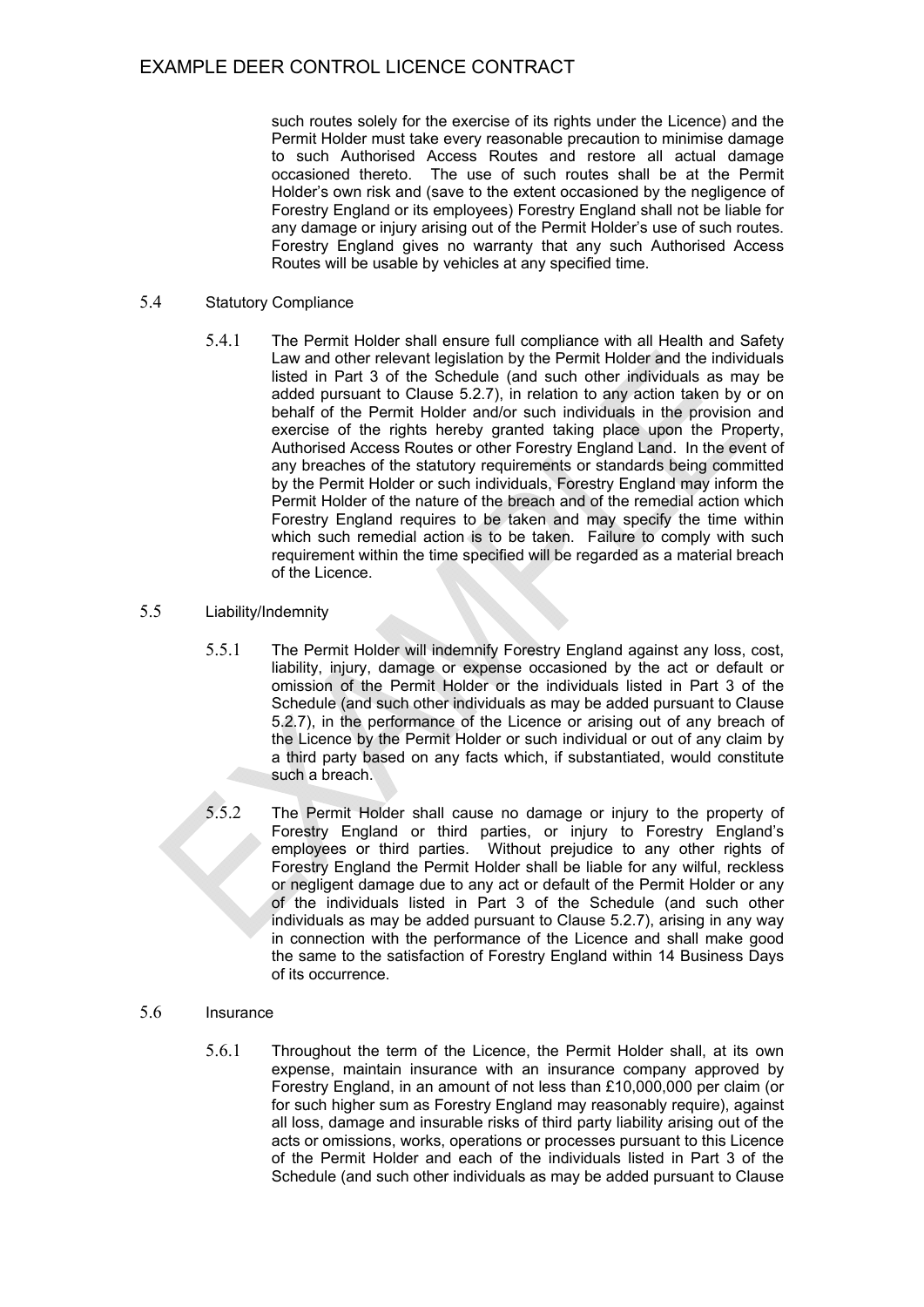5.2.7) as Forestry England shall, in its sole discretion, determine (acting reasonably) and the Permit Holder shall pay or have paid all premiums and other monies necessary for said insurance.

- 5.6.2 Prior to the Commencement Date or (at the discretion of Forestry England) within a reasonable period after such date, and thereafter when so requested by Forestry England at any time, the Permit Holder shall produce to Forestry England the policy or policies of such insurance and the receipt(s) for the then current year's premium.
- 5.6.3 The Permit Holder shall not commit (and shall procure that none of the individuals listed in Part 3 of the Schedule (and such other individuals as may be added pursuant to Clause 5.2.7)) or permit any act or omission in connection with the exercise of the rights hereby granted or otherwise under or pursuant to this Licence which may render the policy or policies of insurance effected in accordance with this Clause 5.6 void or voidable.

#### **6 Termination for breach and suspension**

- 6.1 Forestry England shall be entitled by written notice to terminate this Licence with immediate effect (but without prejudice to Forestry England's other rights or remedies hereunder) if the Permit Holder commits a material breach of the terms of this Licence that is irremediable.
- 6.2 Forestry England shall be entitled to terminate this Licence on giving [one month's] written notice to the Permit Holder in the event that a remediable breach of any term of this Licence (not being a breach referred to in Clause 6.3 below) is committed by the Permit Holder and not remedied within such reasonable period as shall be specified by Forestry England by written notice served on the Permit Holder, or if (in Forestry England's reasonable opinion) there is a persistent repetition of remediable breach by the Permit Holder. A remediable breach is one where the Permit Holder can comply with the provision in question in all respects other than as to the time of performance.
- 6.3 Forestry England shall be entitled to terminate this Licence with immediate effect (but without prejudice to Forestry England's rights and claims hereunder) by written notice to the Permit Holder if:
	- 6.3.1 The Permit Holder becomes insolvent or apparently insolvent or is sequestrated or makes any assignation to the benefit of creditors or enters into an agreement or makes any arrangements with the creditors for liquidation of the debts of the Permit Holder by composition or otherwise or if the Permit Holder suffers any diligence to be enforced against him or his property; or
	- 6.3.2 The Permit Holder or any of the individuals listed in Part 3 of the Schedule (and such other individuals as may be added pursuant to Clause 5.2.7), does or fails to do anything which brings or might reasonably be expected to bring into disrepute Forestry England, its officers, employees, clients or suppliers (including, but not limited to committing an act of fraud or dishonesty or violence whether or not connected with the exercise of the rights hereby granted).
- 6.4 Without prejudice to the preceding provisions of this clause and without prejudice to Forestry England's other rights or remedies under this Licence, in the event that Forestry England becomes aware of any breach of Health and Safety Law by the Permit Holder or any of the individuals listed in Part 3 of the Schedule (and such other individuals as may be added pursuant to Clause 5.2.7), Forestry England may by notice in writing to the Permit Holder suspend the further performance of this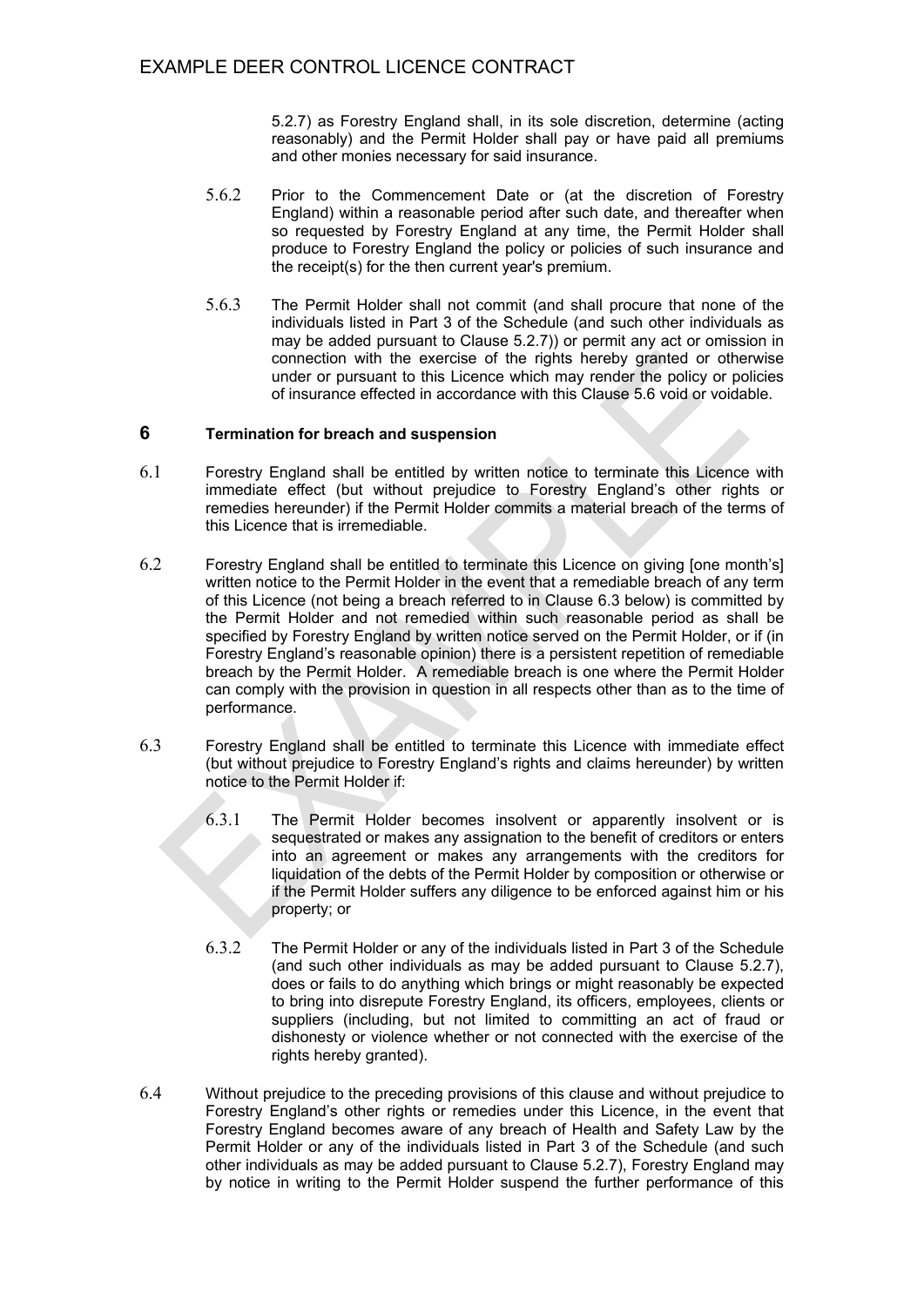Licence until such time as it has investigated such breach. Following such investigation, and without prejudice to Forestry England's other rights and remedies under this Licence, Forestry England may (if applicable) exercise its rights to terminate this Licence pursuant to this Clause 6 or may, by a further notice in writing, require the Permit Holder to perform the Licence insofar as then remaining unperformed.

## **7 Miscellaneous Provisions**

- 7.1 Nothing in this Licence shall prevent or be deemed to prevent Forestry England and others having their authority the right which may be exercised concurrently with the exercise of the rights hereby granted by the Permit Holder, to kill and take all animals which Forestry England considers may become a source of injury to any woods, plantations, crops, pasturage or other habitats belonging to Forestry England, their tenants or neighbours and to kill and take birds and animals not listed in Part 1 of the Schedule, specifically to control animals in Part 1 of the Schedule if Forestry England considers the Permit Holder is unable to cull the number, species and sex of deer specified by Forestry England in Part 1 of the Schedule (or as specified in any amendment of the Minute ) annually or unacceptable damage is occurring as defined in the Minute upon giving notice to the Permit Holder of his intention to do so. Forestry England also reserves to themselves and all persons authorised by them and without any liability for payment or compensation, to execute all such works and do all such acts and things as in their opinion may be necessary or desirable in due course of agriculture or forestry or for any of Forestry England's purposes including but without prejudice to the generality the culling of deer, the right to plant, maintain or fell trees in any density on the Property and the right to erect houses and other buildings.
- 7.2 The rights hereby granted are subject to the rights of all other persons in occupation of the Property as tenants of Forestry England or otherwise authorised by Forestry England to use the Property for any legitimate purpose.
- 7.3 Forestry England reserves the right to refuse permission to persons other than the Permit Holder to exercise the rights hereby granted on the Property.

## **8 Definitions**

In this Licence, the following words and expressions shall have the meanings respectively ascribed to them:

- 8.1 "Pre-Commencement Meeting" means a recorded meeting between Forestry England and the Permit Holder (conducted prior to the Commencement Date or any Extension Date, as appropriate) to agree working methods for the Property and the conduct of the rights granted and obligations undertaken in terms of this Licence, including deer management, to ensure that both parties are aware of such agreed working methods and all attendant health and safety, environmental, conservation and local requirements:
- 8.2 " Risk Assessment" means a risk assessment of the Property following a site visit between Forestry England and the Permit Holder where all known hazards associated with the Property are disclosed to the Permit Holder and recorded on a Hazard Constraints Map;
- 8.3 Notifiable Diseases" means any disease named in Section 88 of the Animal Health Act 1981 or pursuant to an Order made under such Act;
- 8.4 "Minute" means the formal written record of the Pre-Commencement Meeting (or, in substitution therefore, any subsequent meeting between Forestry England and the Permit Holder to agree working methods for the Property and the conduct of the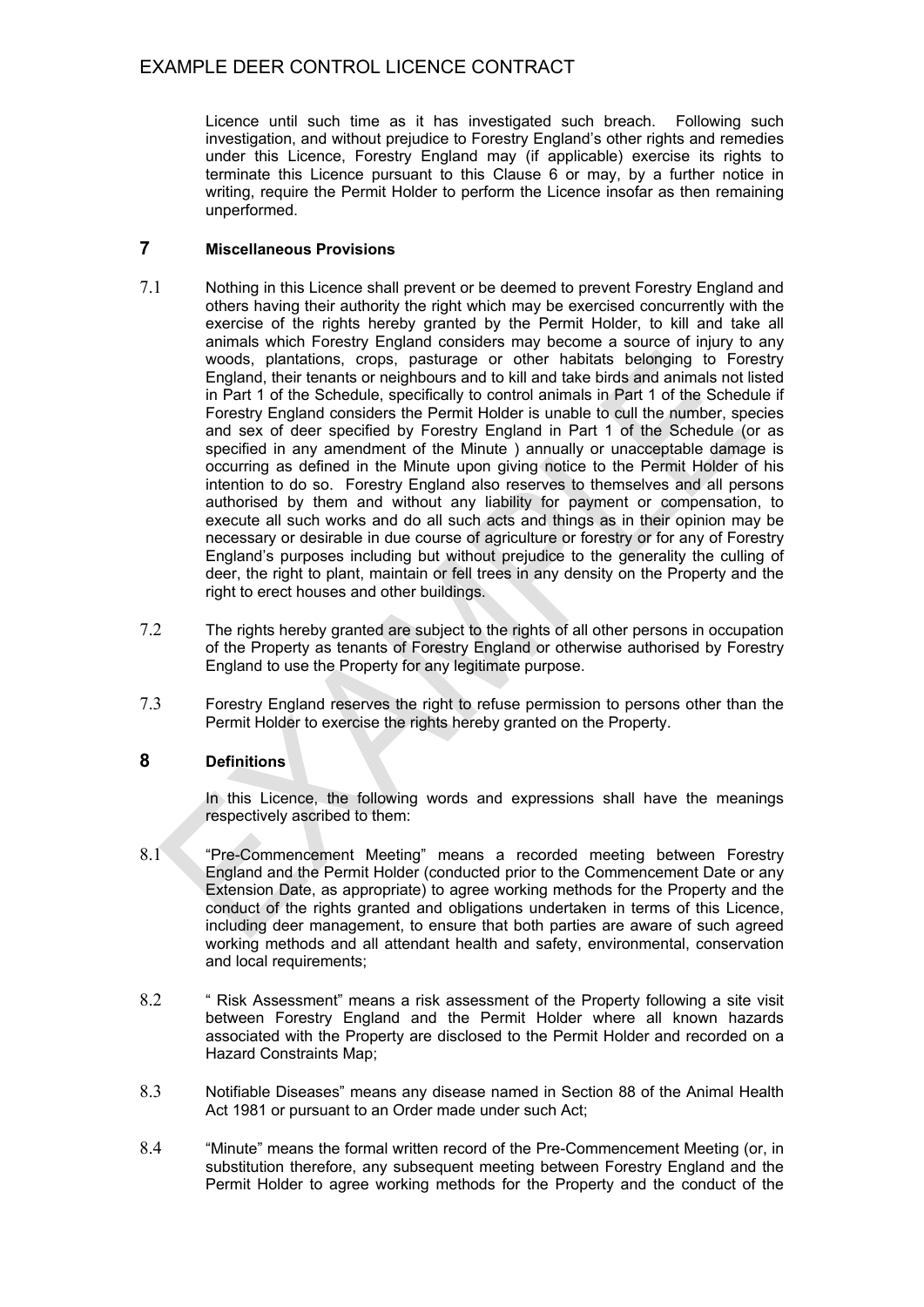rights granted and obligations undertaken in terms of this Licence, including deer management);

- 8.5 "Environmental Law" shall mean the Public Health Act 1984, the Control of Pollution Act 1974, the Environmental Damage and Liability Regulations 2009 the Food and Environmental Protection Act 1985, the Water Act 1989, the Natural Environment and Rural Communities Act 2006,, the Environmental Protection Act 1990, the Clean Air Act 1993, the Radioactive Substances Act 1993, the Environmental Act 1995 and all other current and/or previous and/or future primary and secondary legislation relating to health, safety and environmental matters and all codes of practice, official circulars and guidance notes made there under or issued in relation thereto having force of law;
- 8.6 "Work Sites" means any subjects (whether within or outwith the Property) on which Forestry England or any person authorised by Forestry England is carrying out any work or other, similar activity.

# **Signed on behalf of Forestry England**

## **By signing this document you agree to such disclosure by Forestry England to other users.**

|                 | I accept these conditions and enclose the payment of £[ | 1 for the |
|-----------------|---------------------------------------------------------|-----------|
| rights granted. |                                                         |           |

Name: .....................................…………………….

## **Please sign and return both copies of this licence together with your remittance, to the Forest District Manager before [ ]**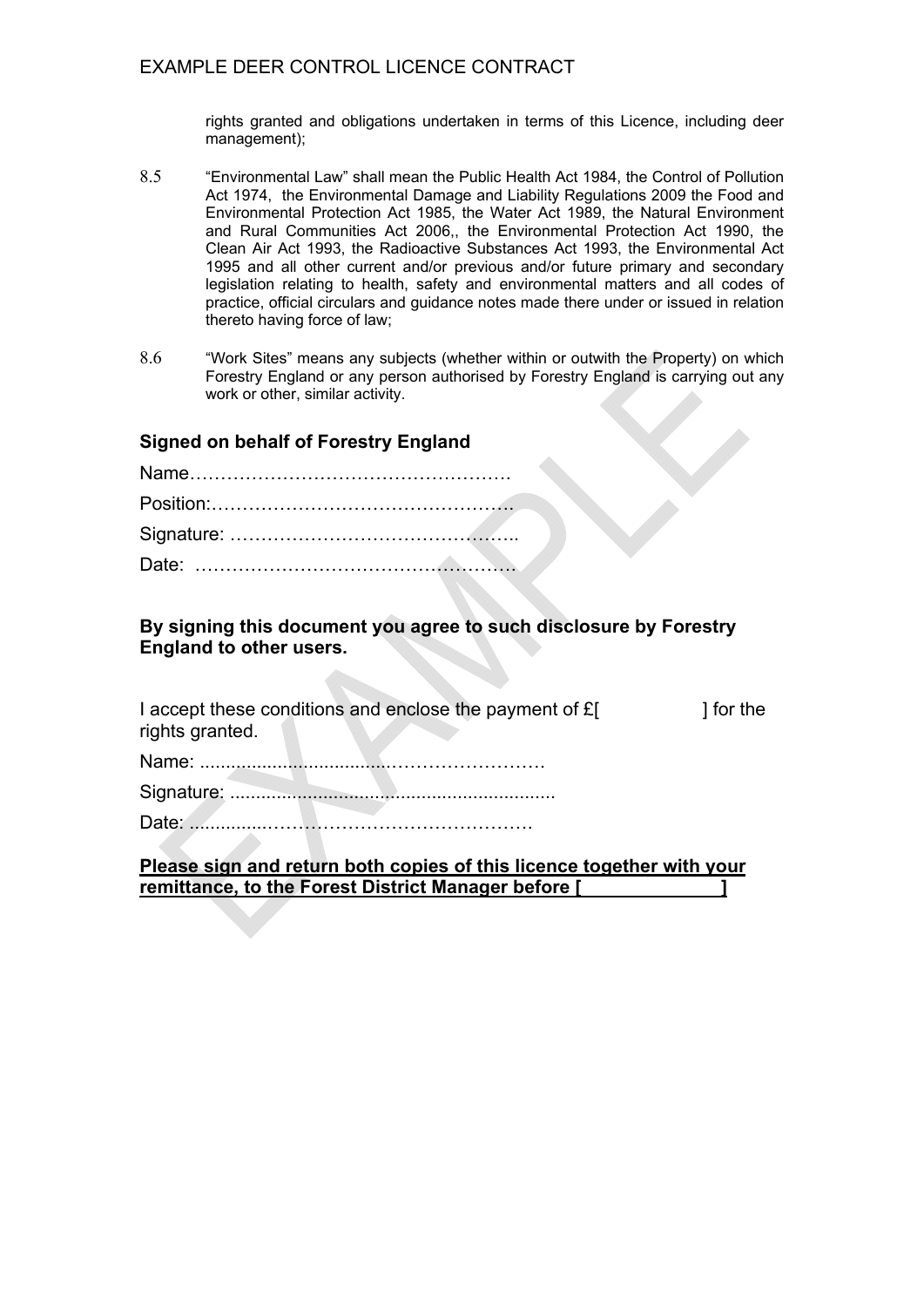# **This is the Schedule referred to in the foregoing Licence between The Forestry England and [ ]**

Part 1

Deer that the Permit Holder may shoot and take away (subject to statutory provisions and protection).

**[Fallow Deer] [Sika Deer] [Red Deer] [Roe Deer]**  *[Muntjac Deer] [Chinese Water Deer]*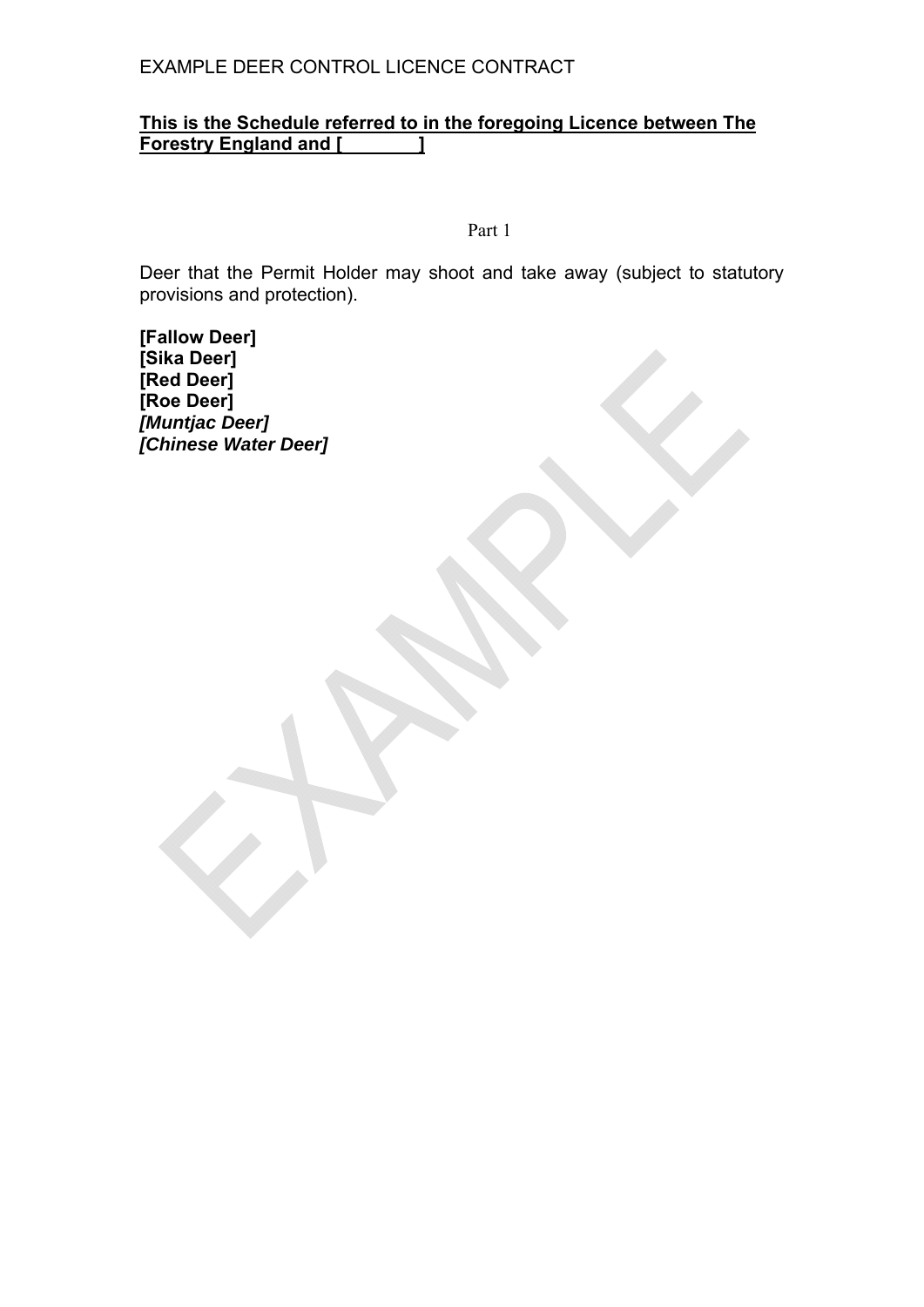Part 2

Species Sex Number

Minimum Annual Cull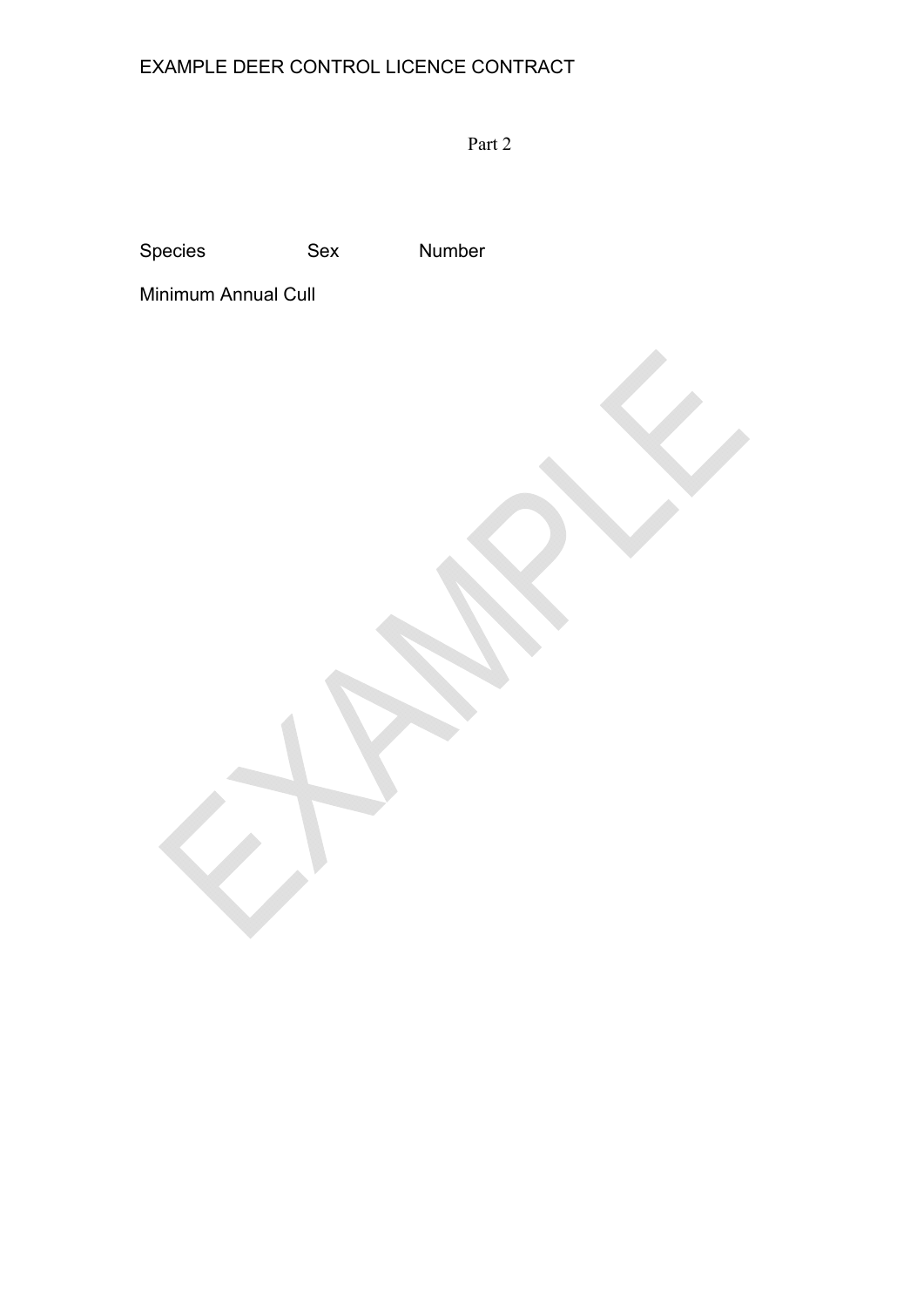Part 3

Individuals authorised by the Permit Holder (and Forestry England) to exercise the rights granted to the Permit Holder in terms of the foregoing Licence

Name Address

Email:

Contact Telephone Number: